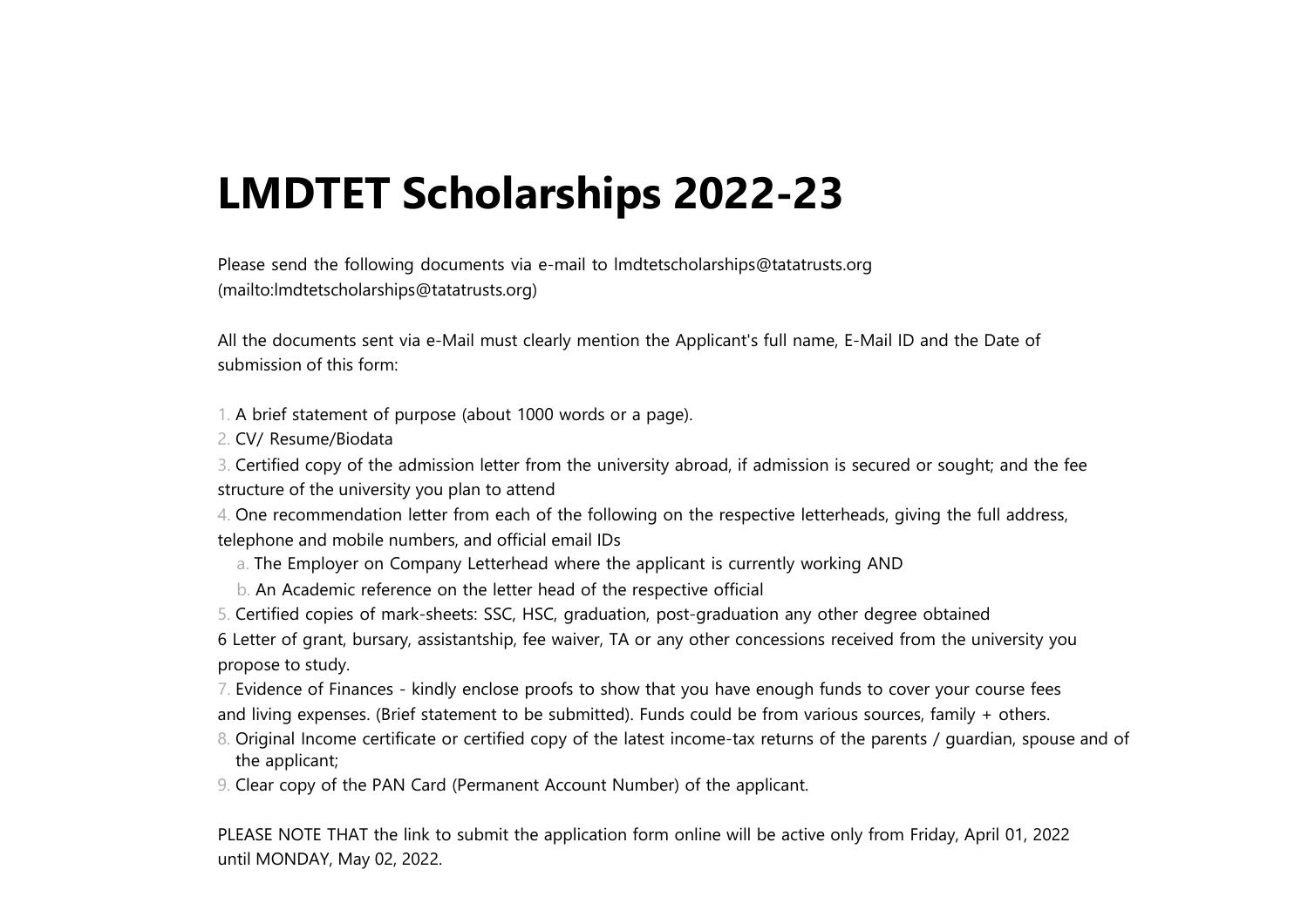Last date to accept the required documents by the Trust office on a designated email id is Friday, May 06, 2022.

## PLEASE KEEP THE DULY SIGNED HARDCOPIES OF THE MANDATORY DOCUMENTS ON HAND. IF REQUIRED, THESE DOCUMENTS WILL HAVE TO BE SUBMITTED BY THE SHORTLISTED CANDIDATES

The dates will be strictly adhered to.

# Personal Details

1. Applicant's Name in Full: \*

2. Place of Birth \*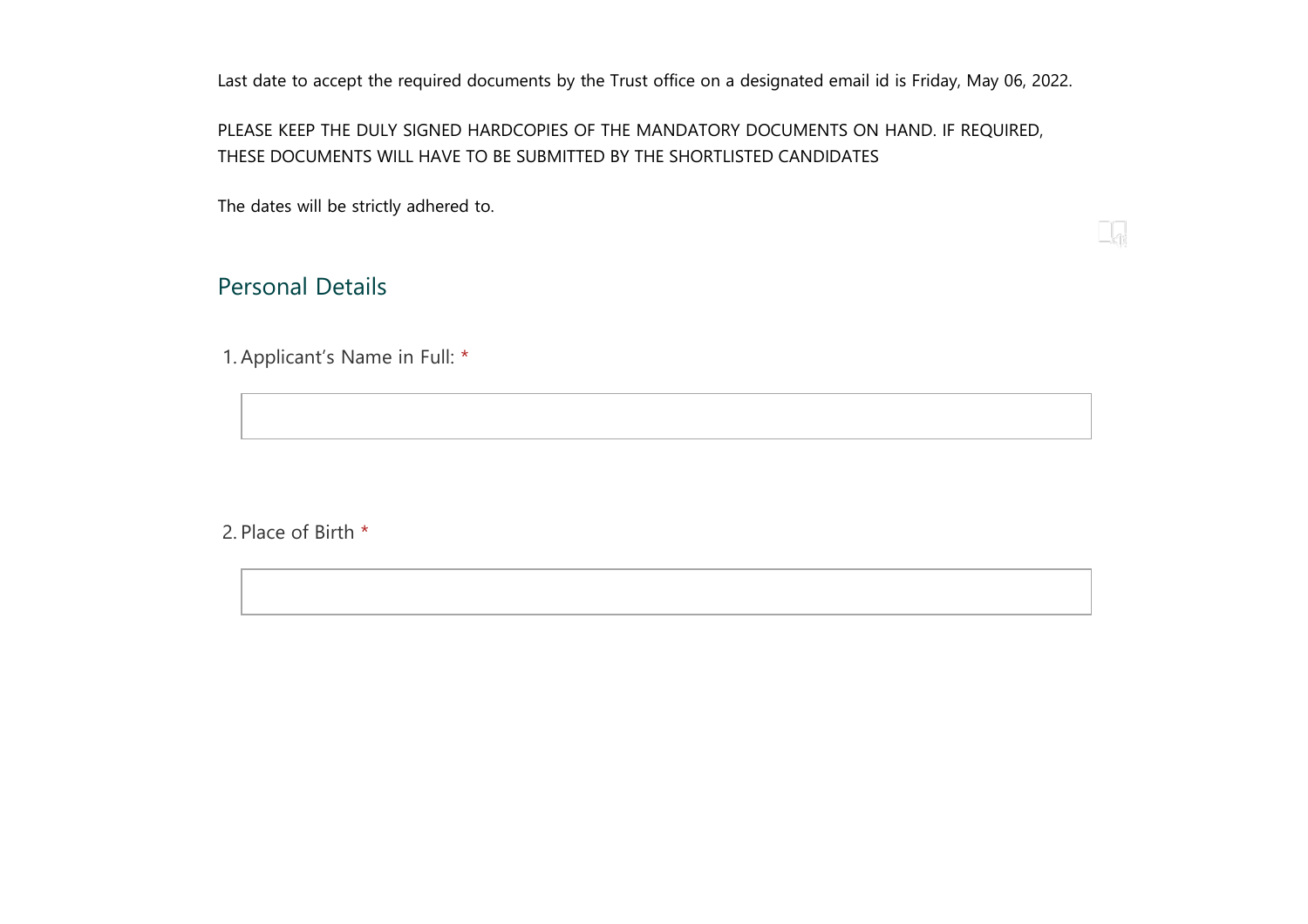# 3. Age \*

E.g. 25 Years 3 Months

## 4. Marital Status \*



## 5. No. of Children \*

6. Present Address (Address for Correspondence) \*

7. Mobile Number \*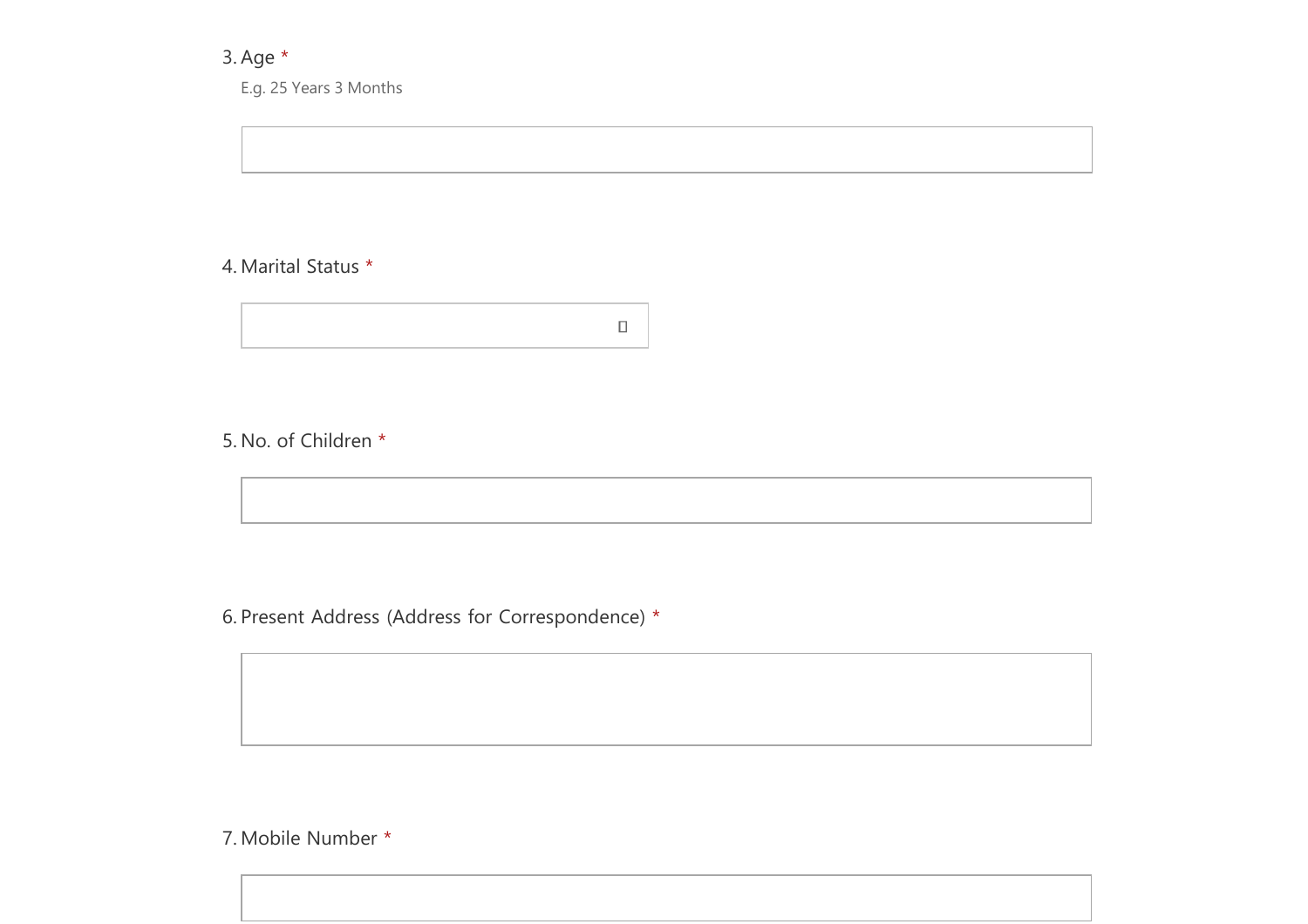#### 8. Residential Telephone Number (with STD Code) \*

E.g. 022-44444444

## 9. E-Mail Address \*

Please ensure that you input the correct E-Mail Address. This will be used for all communication purposes.

## 10. Mobile No. (of parents) \*

Please input the mobile number of your parents separated by a comma E.g. Father - 9911991199, Mother - 9191919191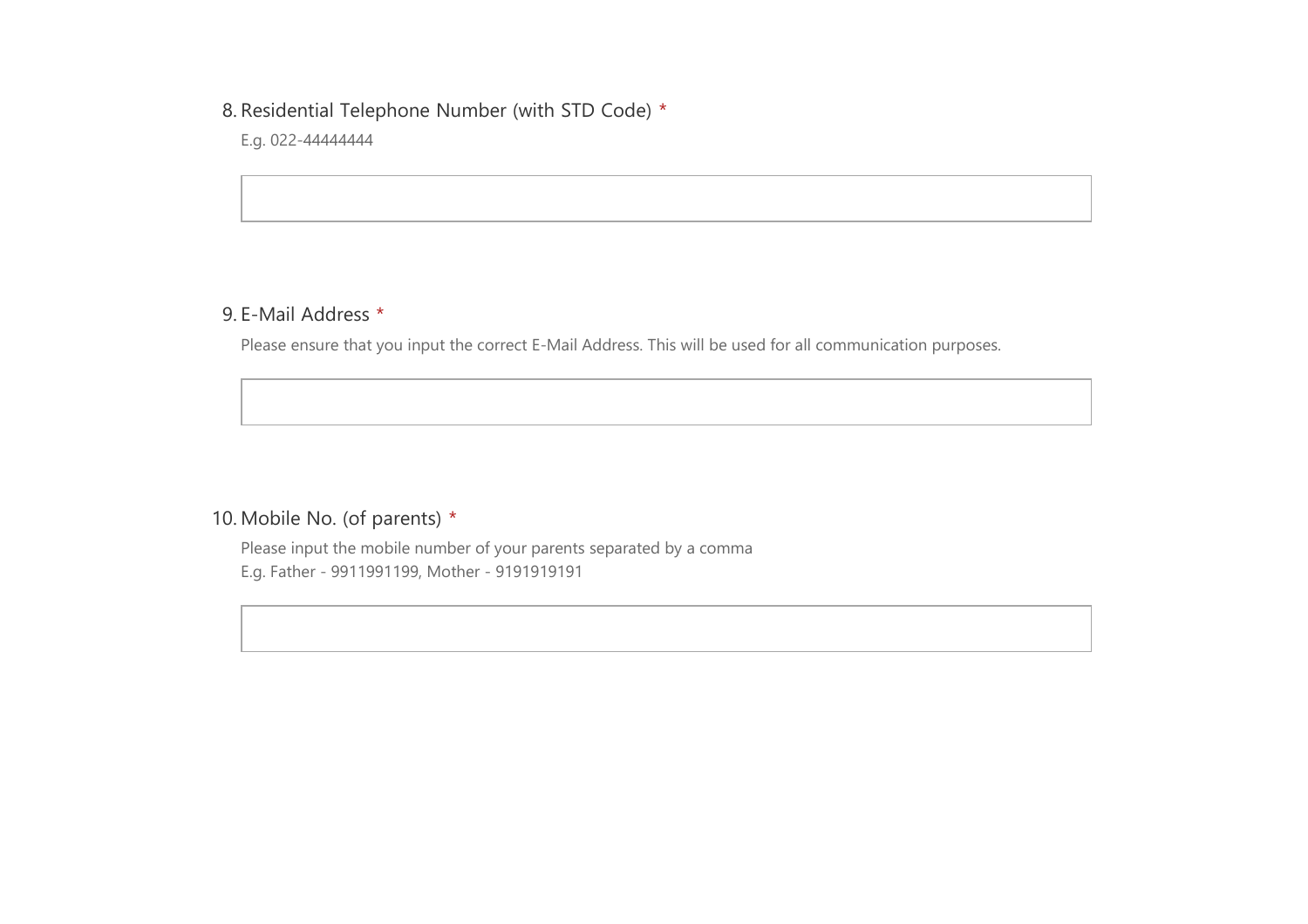## 11. Permanent Address \*

## 12. State \*



#### 13. Pan # \*

# Academic Details - X & XII

**Please stick to the format for answering each question as this form is computerised and the responses will be processed only if it is as per the format.**

14. **X Std:** Name of School and Board \*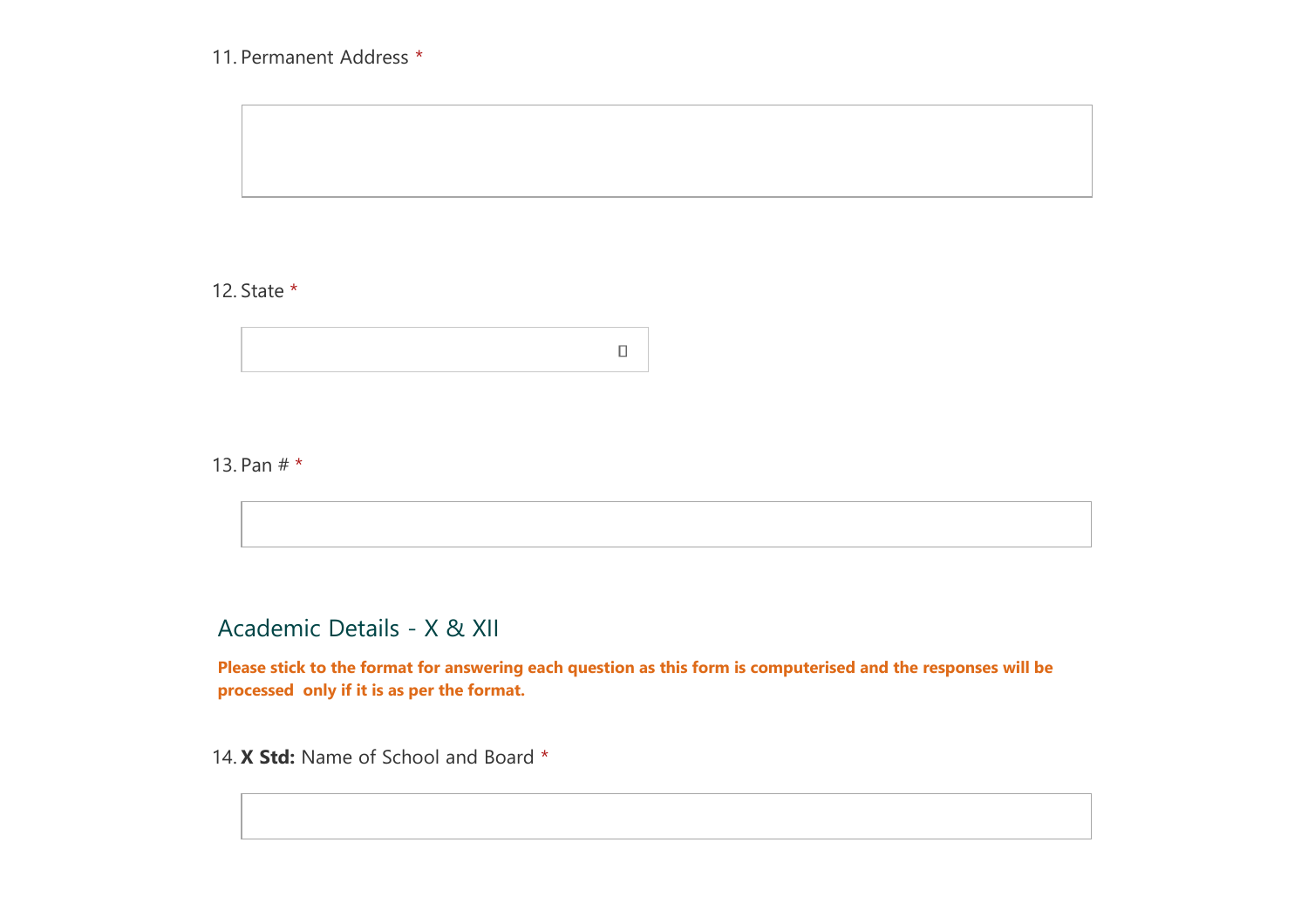## 15. Year of Passing **X Std or Equivalent** \*

## 16. Marks / Percentage / GPA / Grades Obtained \*

Please type like this 360/600 = 60% Or 7.5 CGPA or A grade

17. **XII Std:** Name of School / College and Board \*

18. Year of Passing **XII or equivalent** \*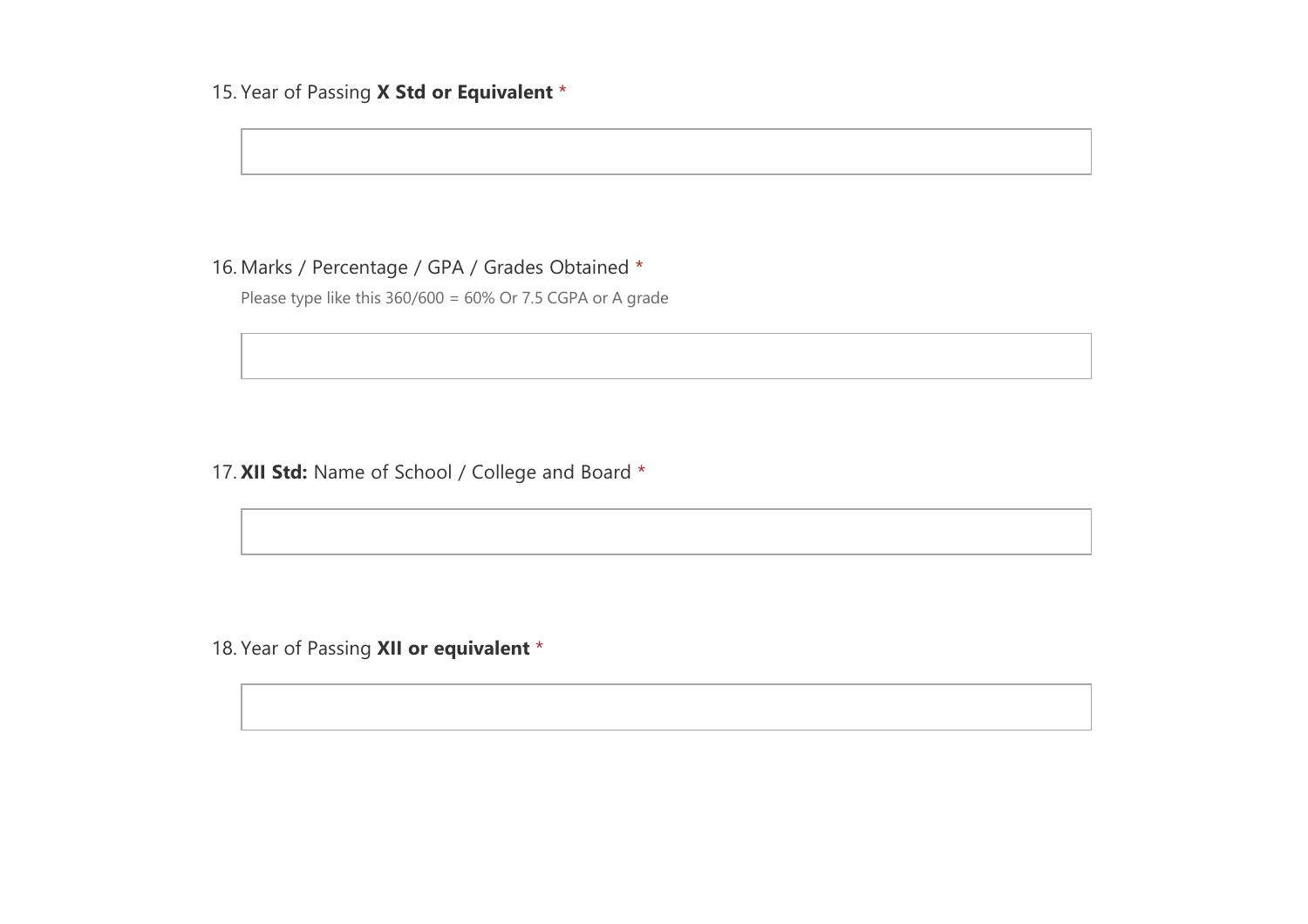#### 19. Marks / Percentage / GPA / Grades Obtained \*

Please type like this  $360/600 = 60\%$  Or 7.5 CGPA or A grade

# Academic Details - Bachelor's Degree

**Please stick to the format for answering each question as this form is computerised and the responses will be processed only if it is as per the format.**

20. Mention the name of the Bachelor's degree and the Year of Passing \*

E.g. B. A Psychology - 2016

21. Name of College and University \*

#### 22. Marks / Percentage / GPA / Grades Obtained \*

Please type like this  $360/600 = 60\%$  Or 7.5 CGPA or A grade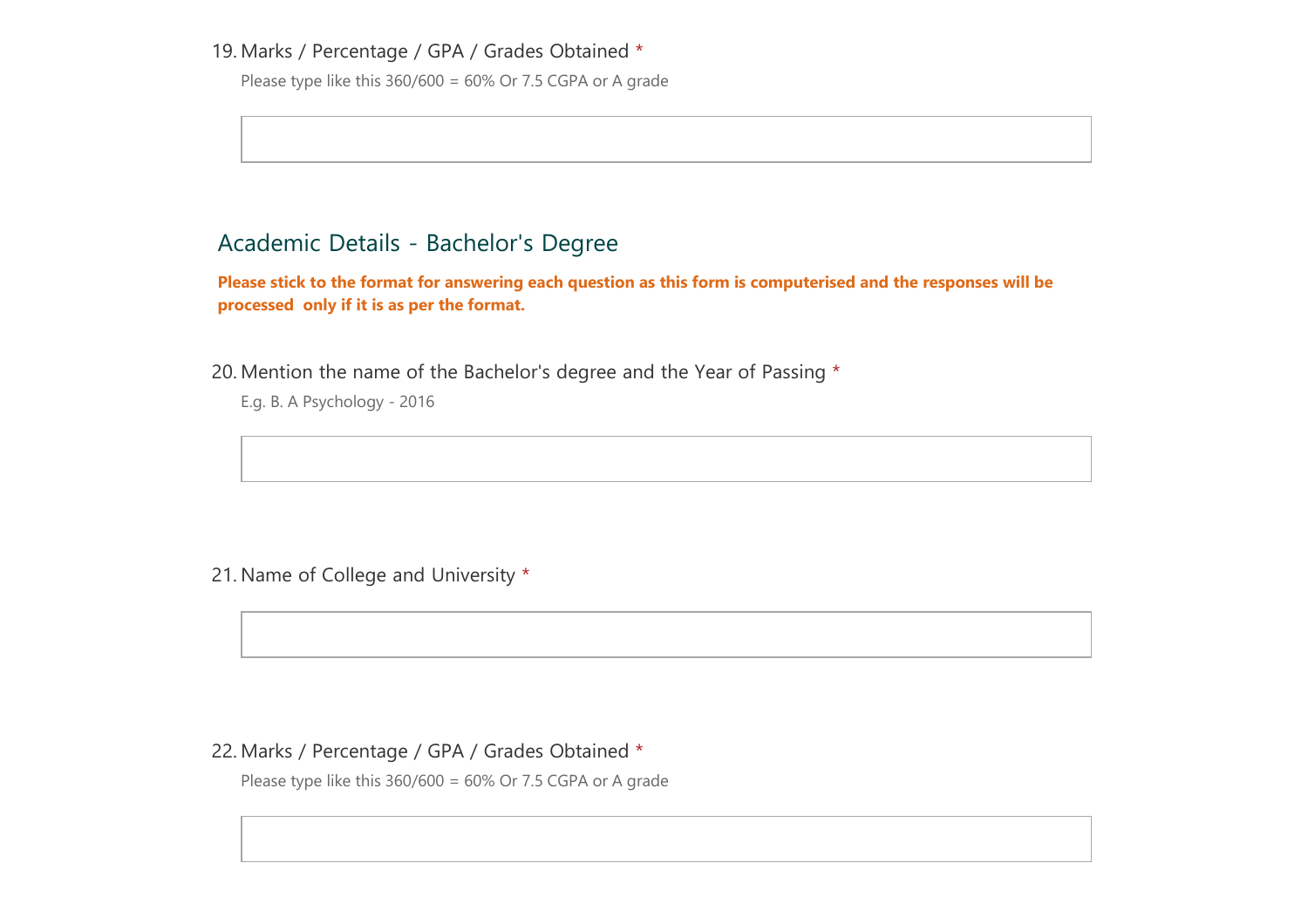# Academic Details - Master's Degree

**Please stick to the format for answering each question as this form is computerised and the responses will be processed only if it is as per the format.**

#### 23. Masters \*

(Select the number of Masters Degrees)



#### 24. ANY OTHER DEGREES

(Please Specify as per the format below) Degree Name: College / University: Year of Passing: Marks/GPA/Grades Obtained: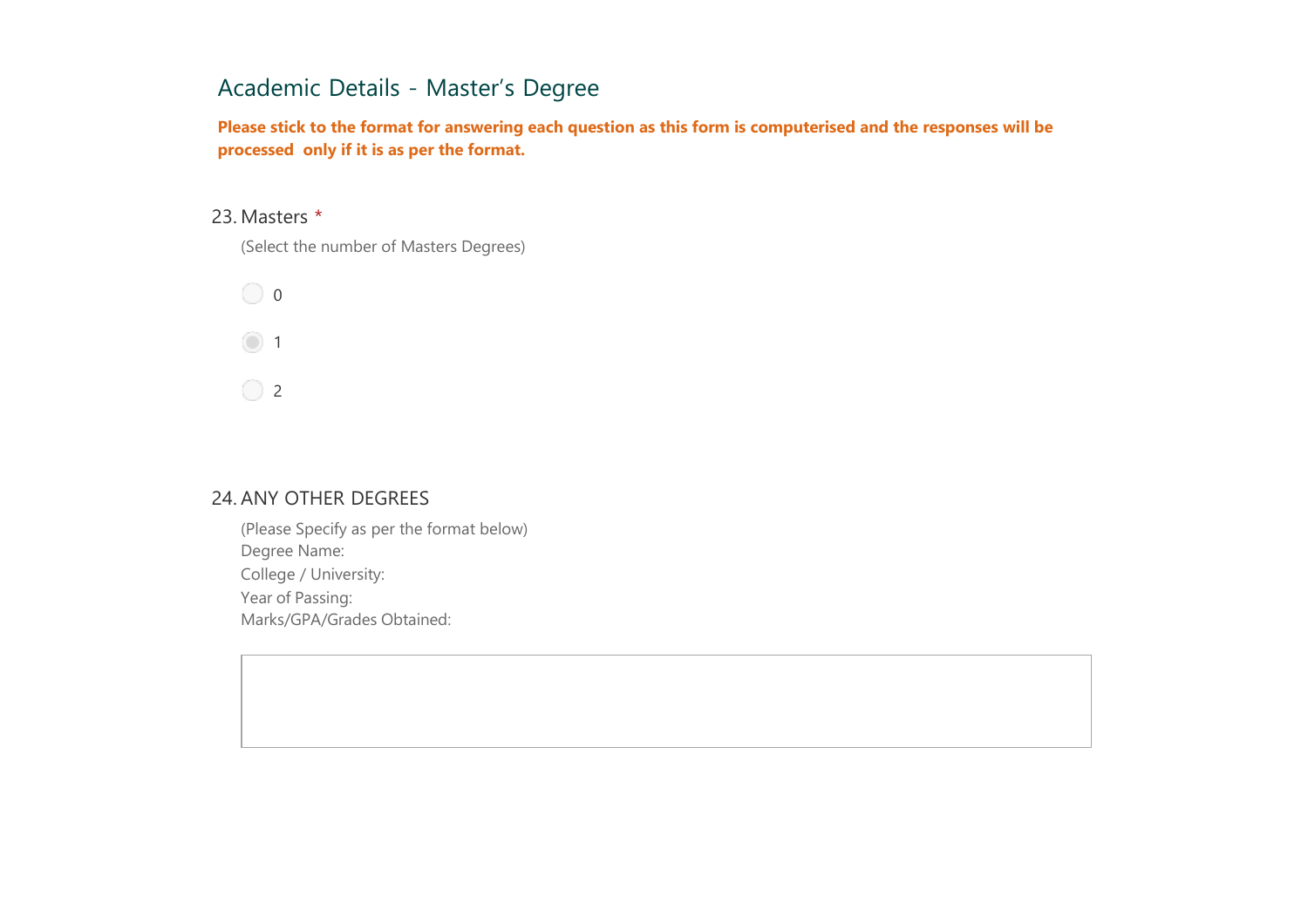## Research Work Details

**Please stick to the format for answering each question as this form is computerised and the responses will be processed only if it is as per the format.**

25. Write in brief along with the date when it was undertaken \*

Date: <dd/MMM/yyyy> Brief of Research: <research work details>

#### 26. Duration \*

(E.g. 1 Year 1 Month)

# Proposed Study Plan

**Please stick to the format for answering each question as this form is computerised and the responses will be processed only if it is as per the format.**

### 27. Proposed Course of Study \*

(Specify the degree to be obtained abroad and the field/discipline of study)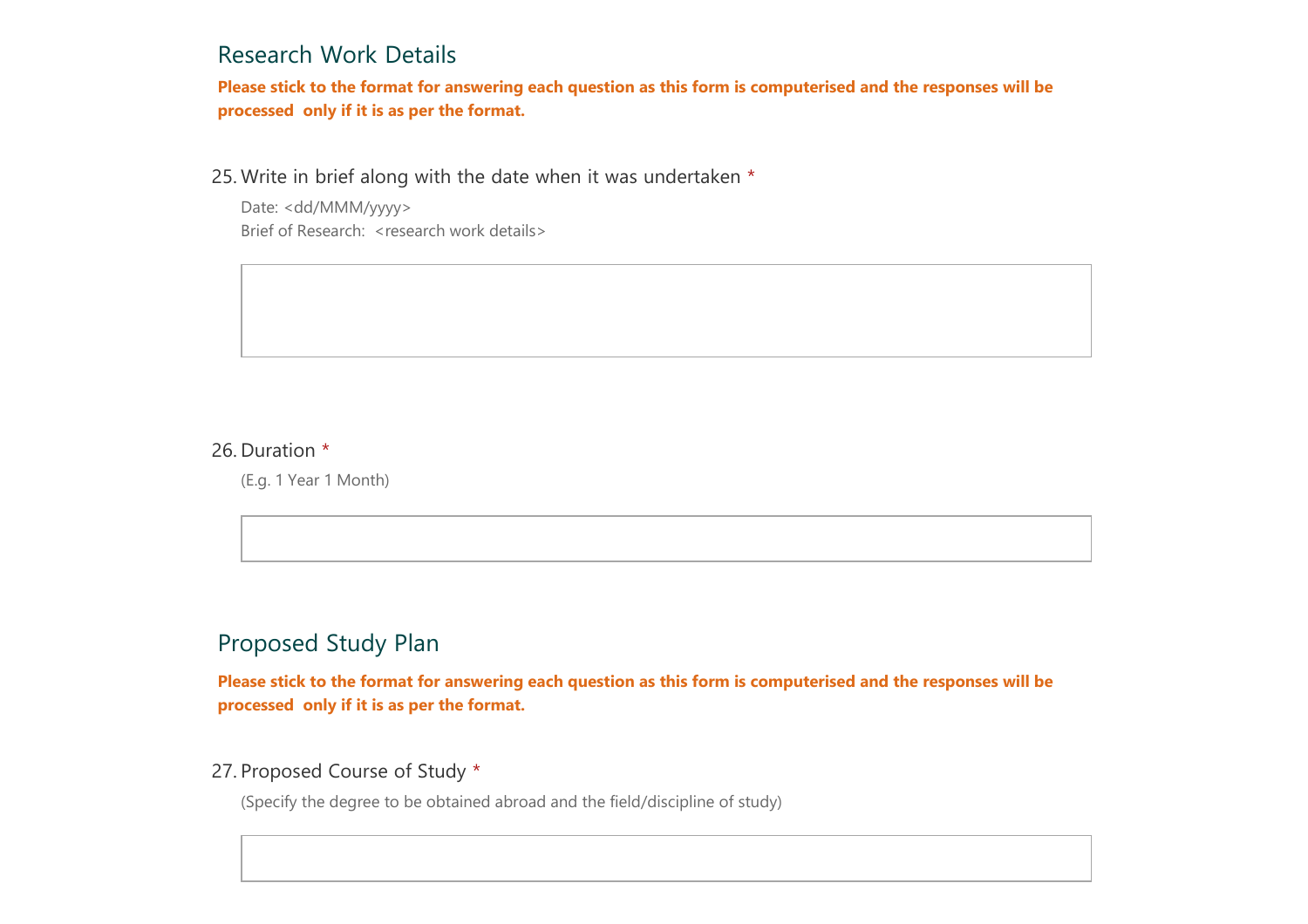28. Area of Specialization \*

## 29. Date of Commencement \*

## 30. Duration \*

E.g. 1 Year 2 Months

31. No. of Universities / Institutions applied for / sought admission in order of merit of your choice \*

 $\textcolor{blue}{\boxdot}$ 

 $\Box$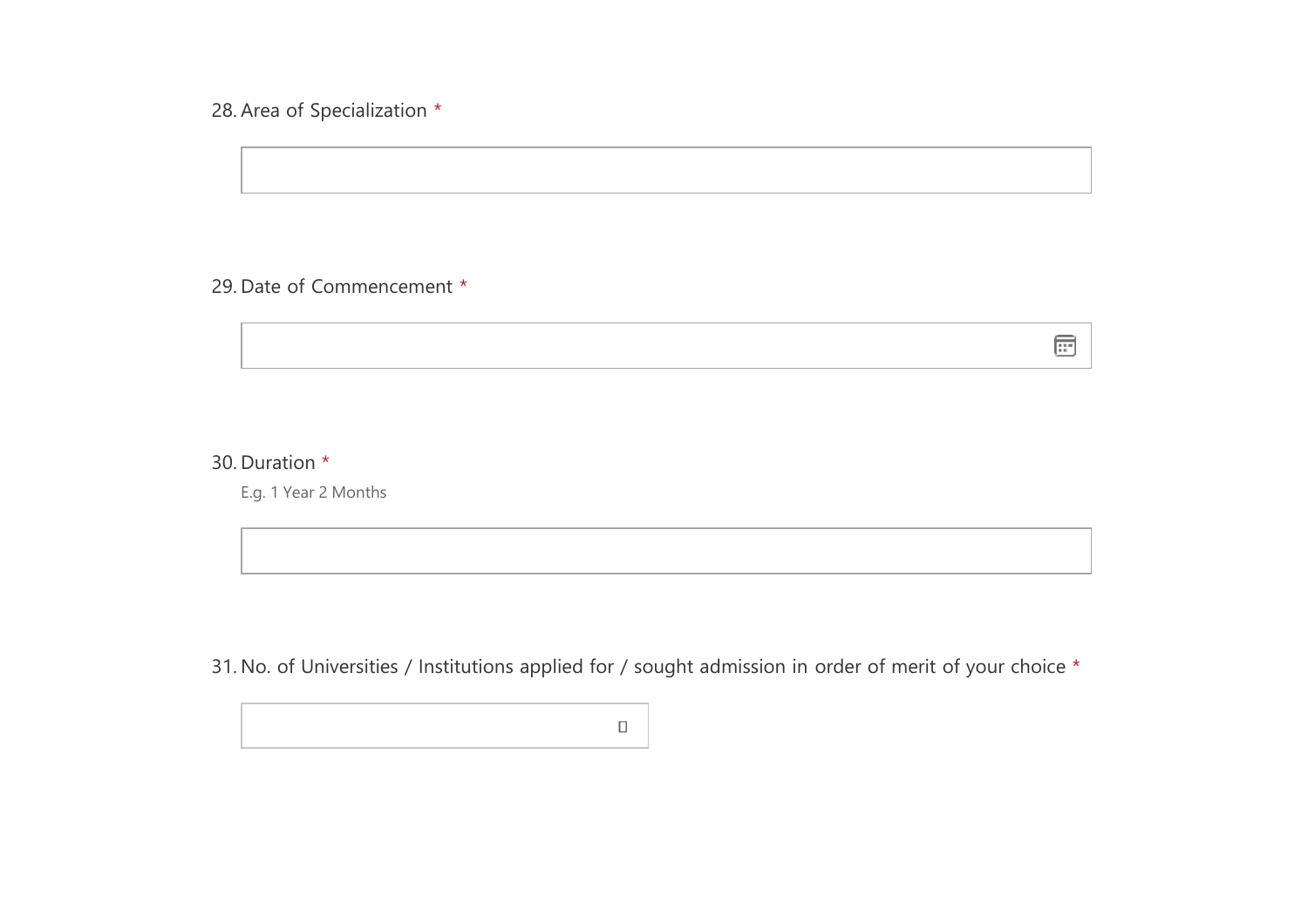## **32.Please fill NA wherever it is "Not applicable"**

E.g. if you have just applied for one university, then you may mark "NA" in other university options

33. FIRST - Name of the University/Institution \*

E.g. Harvard University – Graduate School of Education, USA

34. Status of Admission \*



35. Amount of assistantship / scholarship / fee waiver: Applied for / secured (US\$ / Euros €/ Pounds £) \*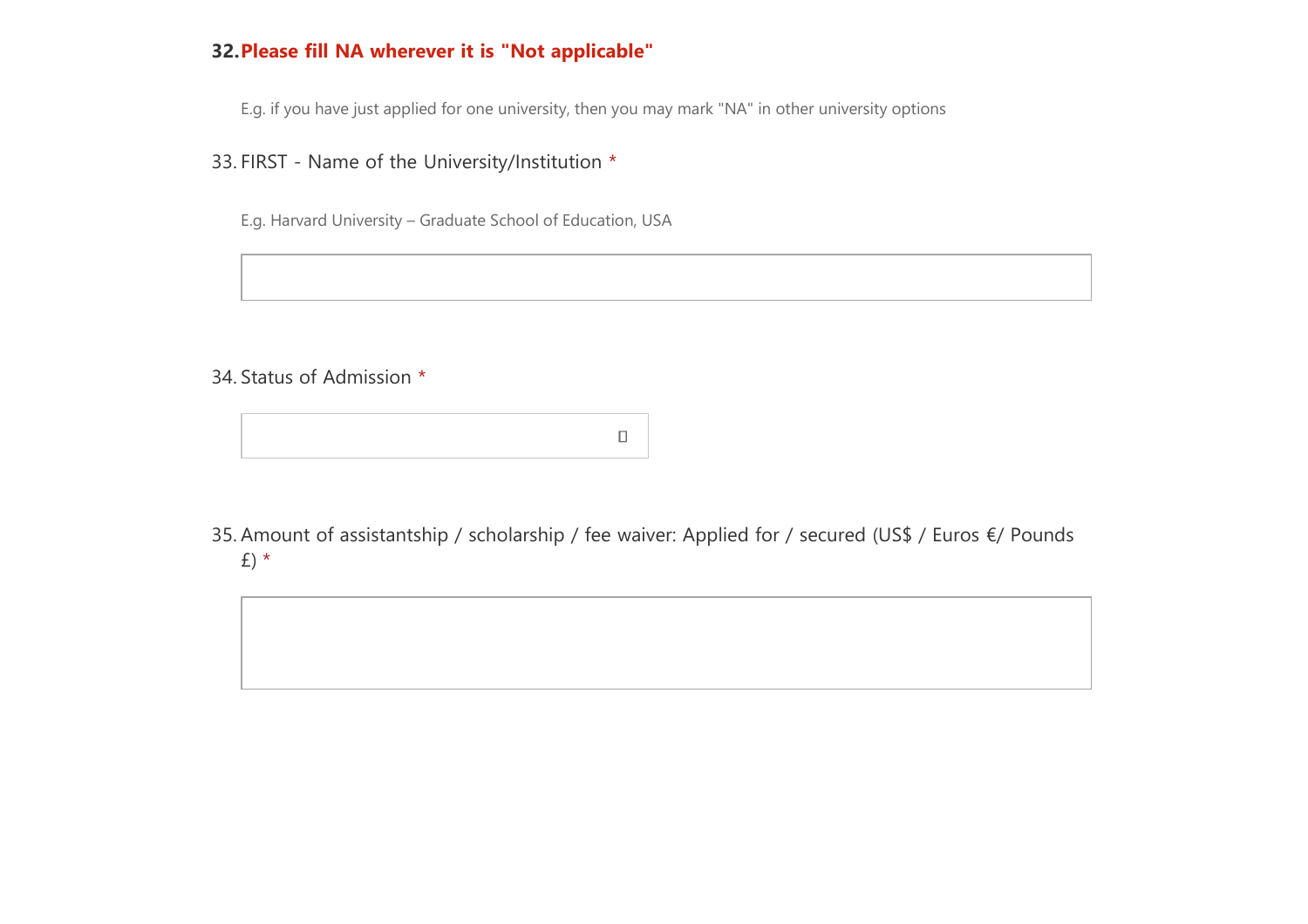Follow the following example to fill it: Total Cost for one year =  $$5000 = Rs. 350000$ Tuition Fee for one year =  $$4000 = Rs. 280000$ Living expenses for one year = \$1000 = Rs.70000

## 37. SECOND - Name of the University/Institution \*

E.g. Harvard University – Graduate School of Education, USA

38. Status of Admission \*

£) \*

 $\Box$ 

39. Amount of assistantship / scholarship / fee waiver: Applied for / secured (US\$ / Euros €/ Pounds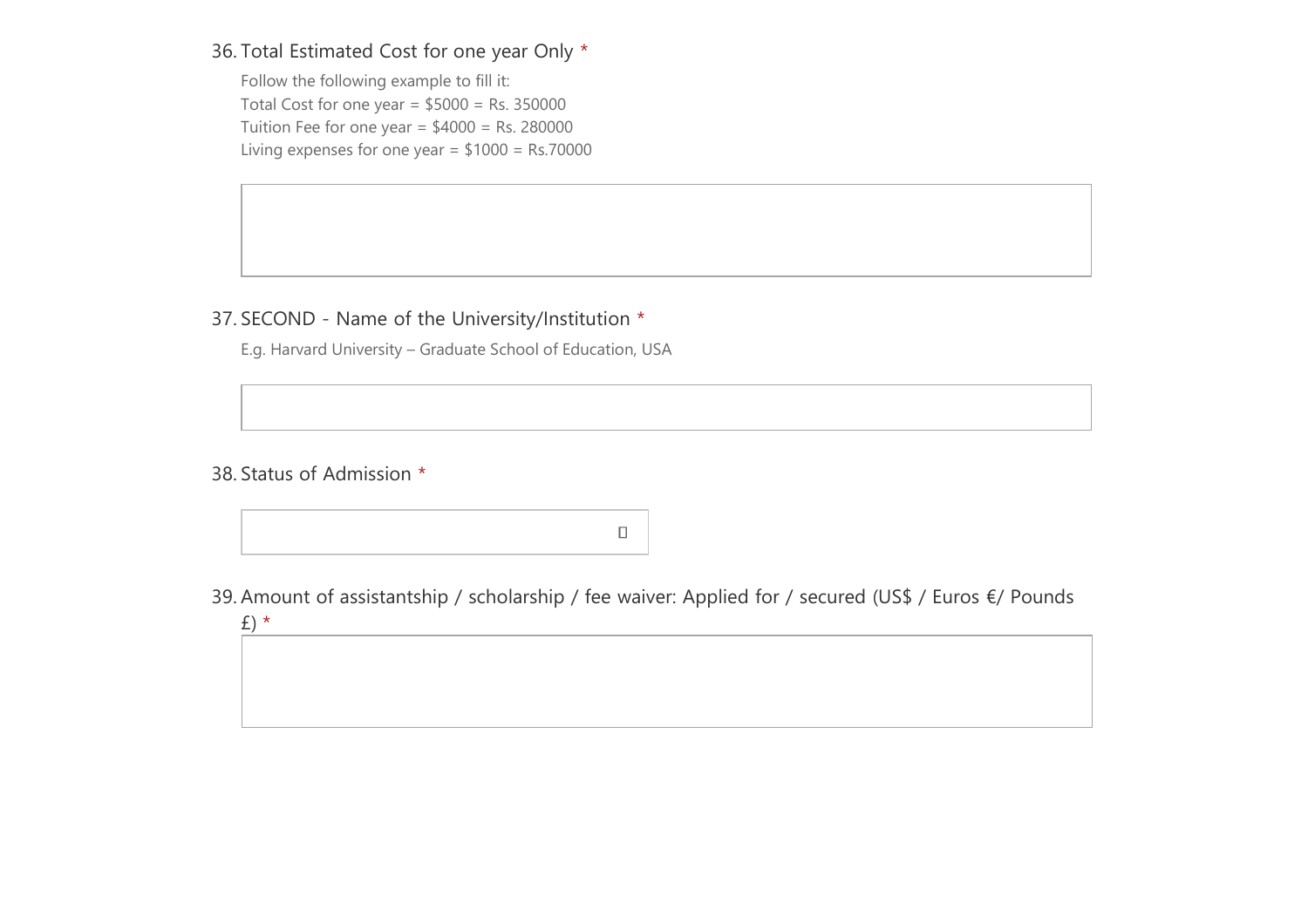Follow the following example to fill it: Total Cost for one year =  $$5000 = Rs. 350000$ Tuition Fee for one year =  $$4000 = Rs. 280000$ Living expenses for one year =  $$1000 = Rs.70000$ 

## 41. THIRD - Name of the University/Institution \*

E.g. Harvard University – Graduate School of Education, USA

## 42. Status of Admission \*

 $\Box$ 

43. Amount of assistantship / scholarship / fee waiver: Applied for / secured (US\$ / Euros €/ Pounds £) \*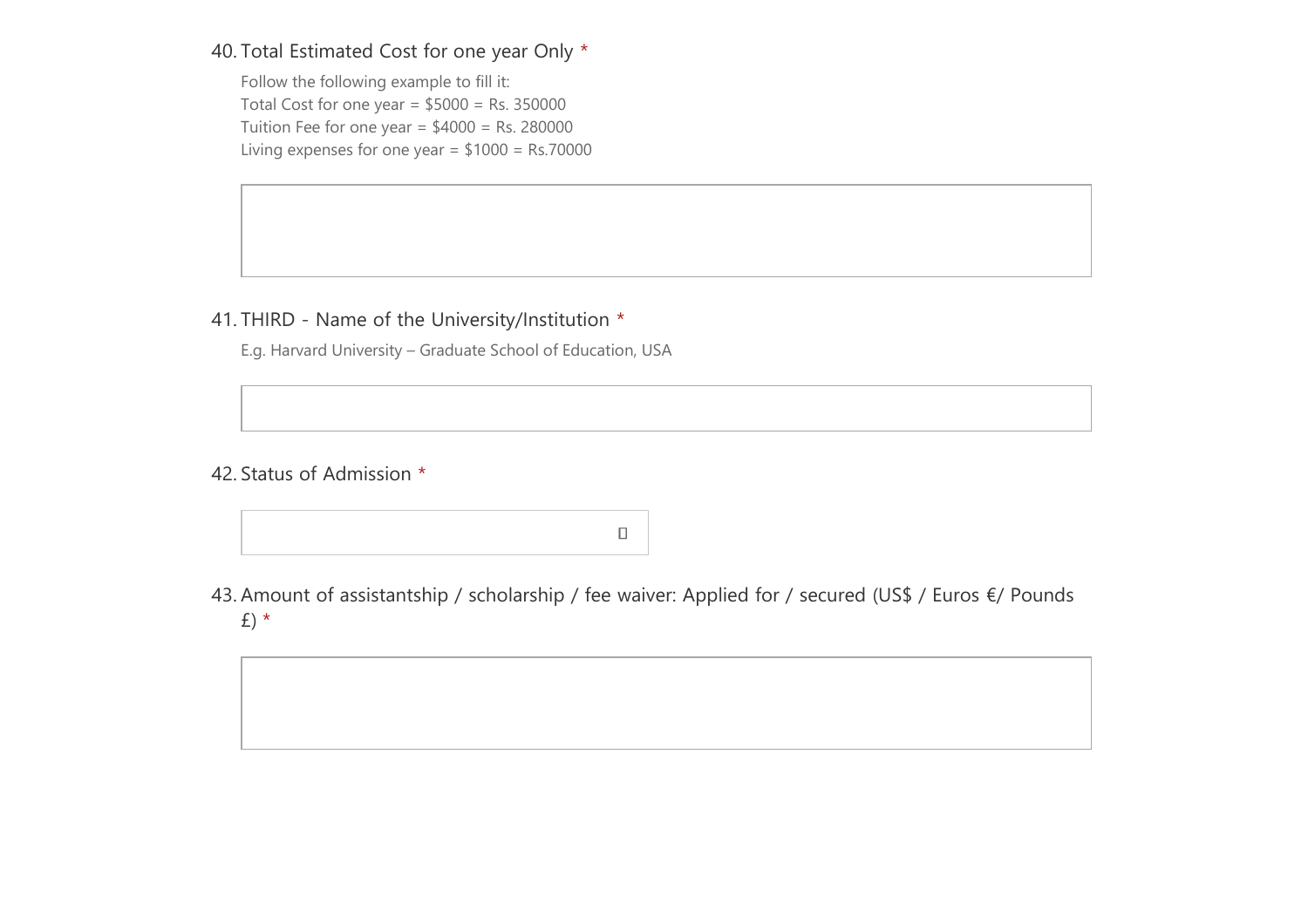Follow the following example to fill it: Total Cost for one year =  $$5000 = Rs. 350000$ Tuition Fee for one year =  $$4000 = Rs. 280000$ Living expenses for one year =  $$1000 = Rs.70000$ 

## 45. FOURTH - Name of the University/Institution \*

E.g. Harvard University – Graduate School of Education, USA

## 46. Status of Admission \*

 $\Box$ 

47. Amount of assistantship / scholarship / fee waiver: Applied for / secured (US\$ / Euros €/ Pounds £) \*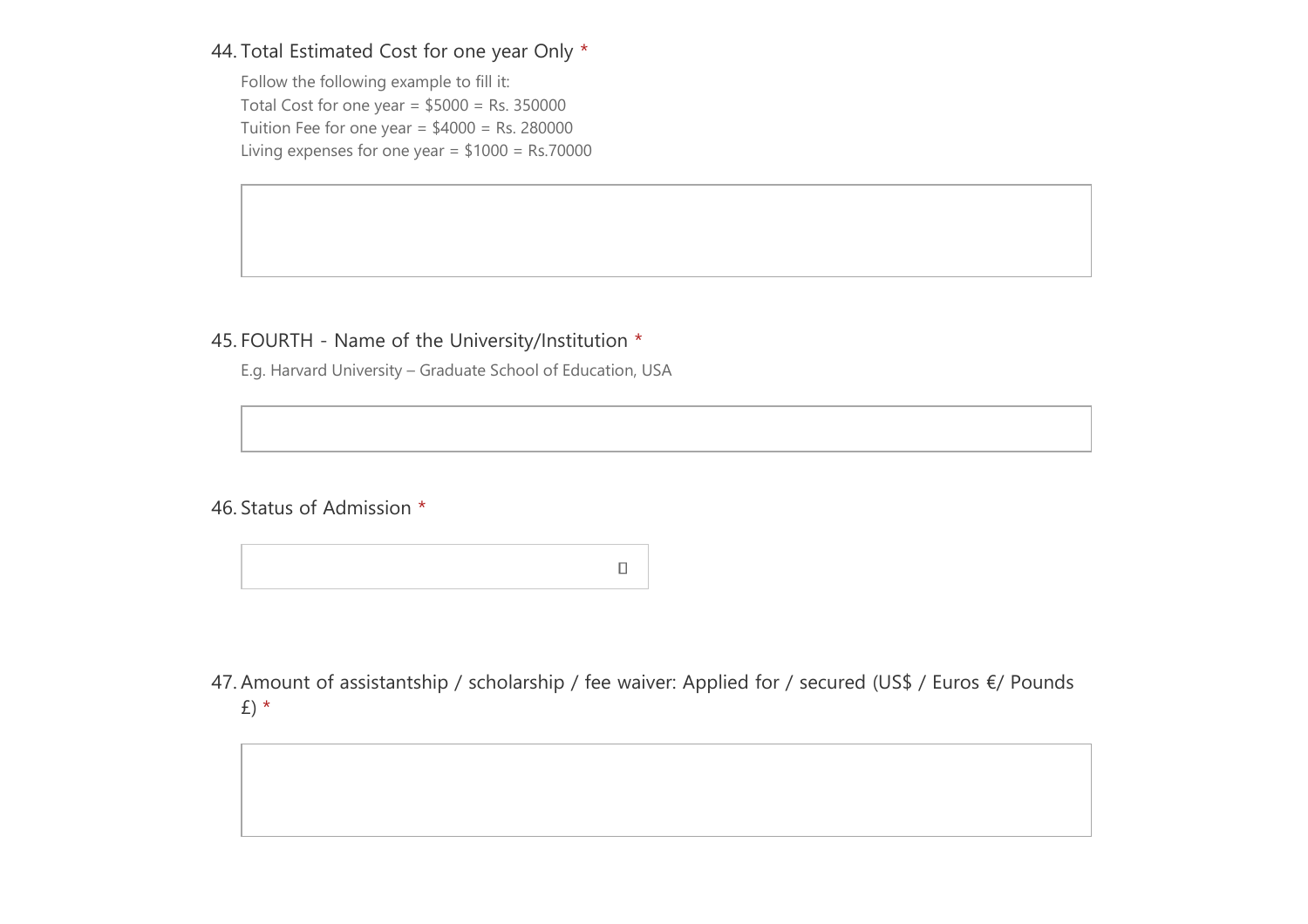Follow the following example to fill it: Total Cost for one year =  $$5000 = Rs. 350000$ Tuition Fee for one year =  $$4000 = Rs. 280000$ Living expenses for one year = \$1000 = Rs.70000

# Finances

Mention the sources of funds here

**Please stick to the format for answering each question as this form is computerised and the responses will be processed only if it is as per the format.**

49. Maximum possible contribution from the applicant herself and her family: \*

Mention all sources of funds one below the other E.g. Self - Rs.10 lakhs, Parents - Rs.25 lakhs

#### 50. Other source(s) for financing the studies \*

(E.g. Bank loans, borrowings from friends and relatives). Write NIL if not applicable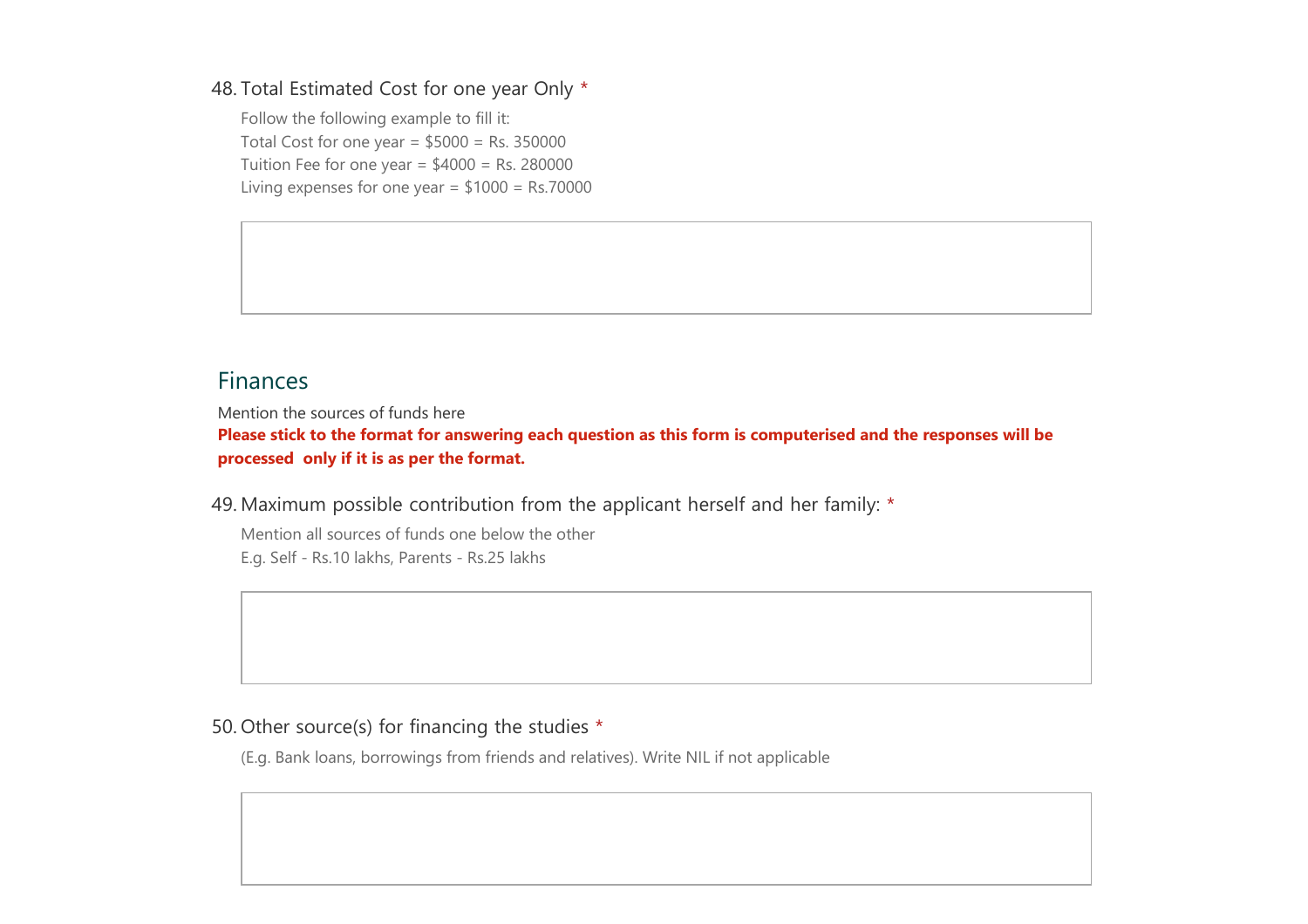51. Scholarships / Grants from other sources: (applied / received) \*

Mention the names of the Trusts / organizations you have applied to and the amounts received/to be received/applied for

52. Have you applied earlier for the Lady Meherbai D Tata Education Trust Scholarship? \*

**P** 

No

## WORK DETAILS OF THE APPLICANT

Information of the last employment must be provided along with the work certificate on the letterhead of the organization / company. Please mark as NIL if Not applicable.

**Please stick to the format for answering each question as this form is computerised and the responses will be processed only if it is as per the format.**

53. Name of the Organization and Address \*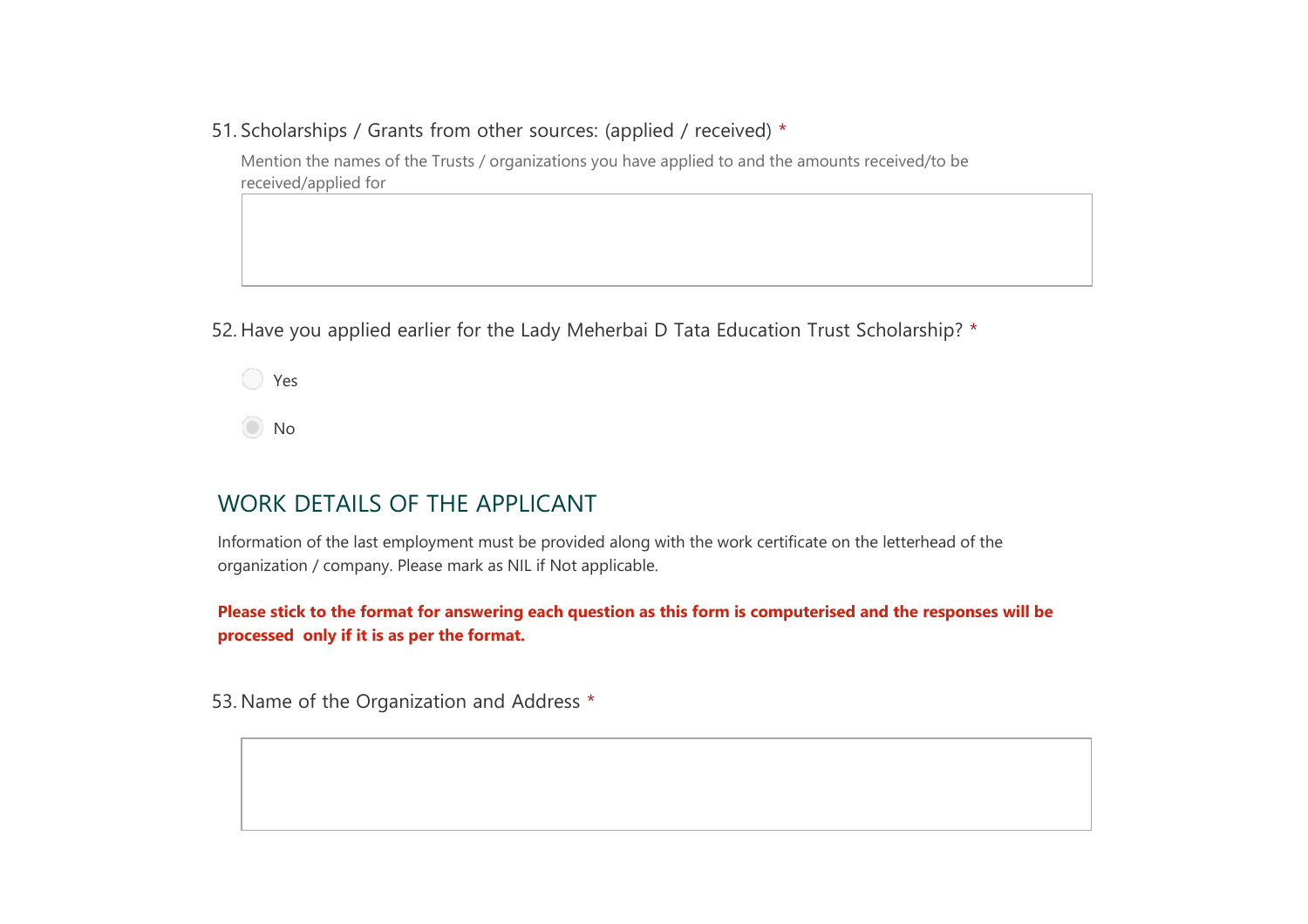#### 54. Designation \*

55. Duration of Employment (in months and mention the year) \*

E.g. 5 Months from June 2018 - October 2018

# 56. Gross earnings (Rs.) per month \*

E.g. Rs. 70,000/-

## 57. Responsibilities held \*

58. Please mention the total of voluntary and honorary work (in years/ months as the case be)  $*$ 

(E.g. 5 months from June 2019 till March 2021)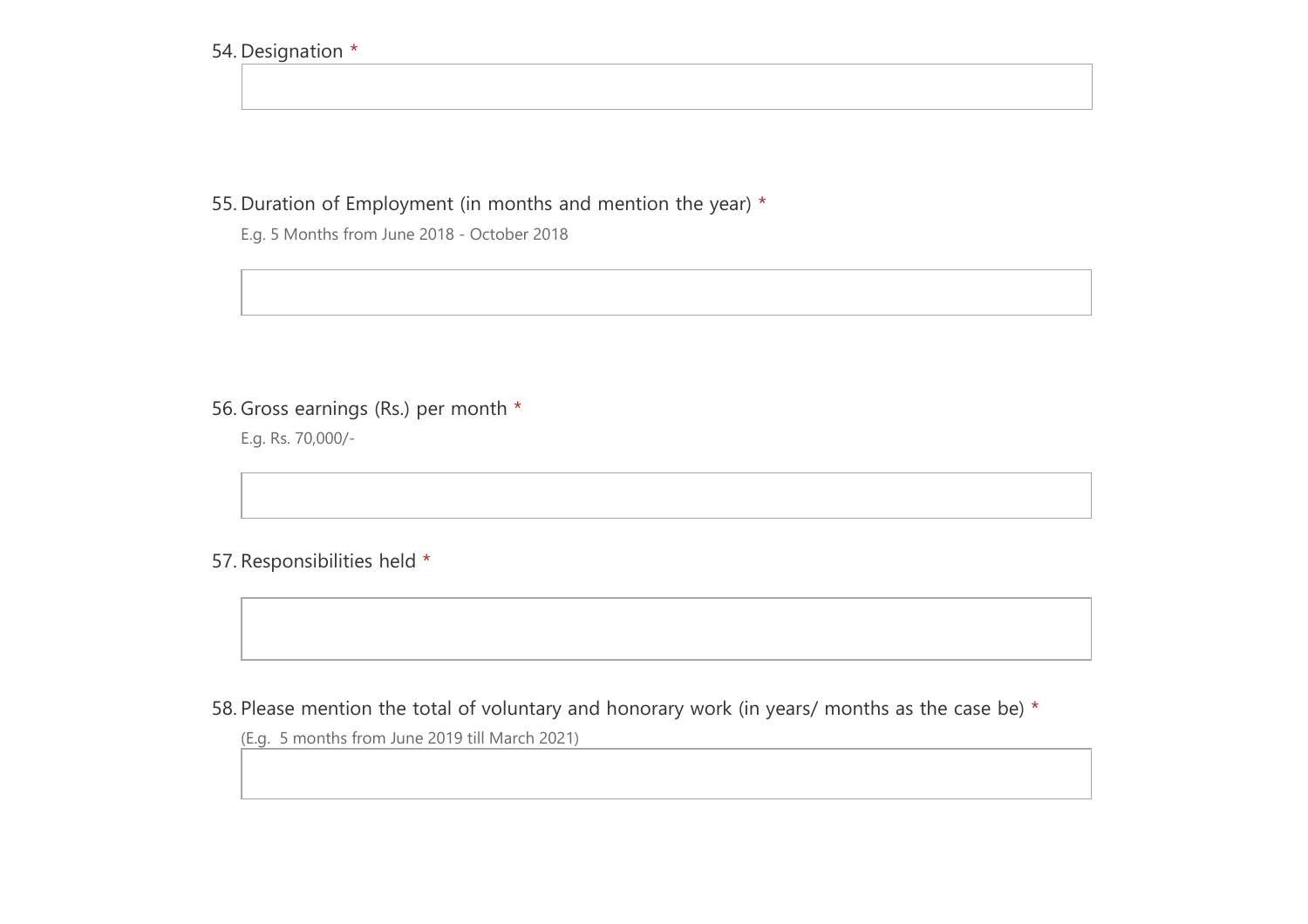59. Please mention the total paid work experience (in years / months as the case be)  $*$ 

(E.g. 5 months from June 2019 till March 2021)

# Family Details

Correct and complete information must be provided

### **Please stick to the format for answering each question as this form is computerised and the responses will be processed only if it is as per the format.**

60. Please mention Father's Name, Age, Education, Occupation, Designation, Office address, Father's annual income (if retired, date of retirement, current source of income) \*

E.g. Father's Name: Age: Education: Occupation: Designation: Office Address: Father's annual income: If retired, date of Retirement and Current Source of Income: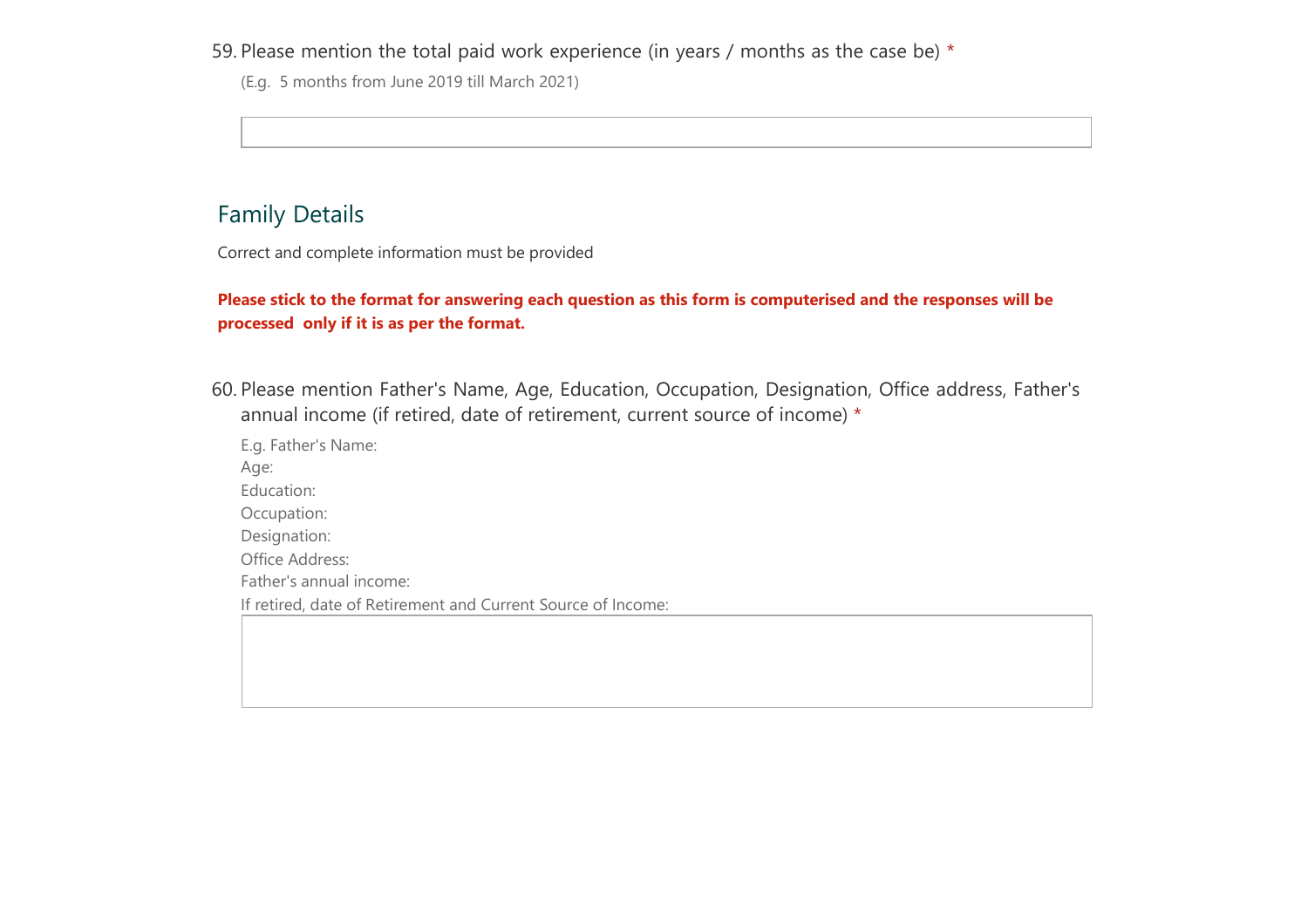61. Please mention Mother's Name, Age, Education, Occupation, Designation, Office address, Mother's annual income (if retired, date of retirement, current source of income). If mother is not working, please mention. \*

E.g. Mother's Name:

Age:

Education:

Occupation:

Designation:

Office Address:

Mother's annual income:

If retired, date of Retirement and Current Source of Income: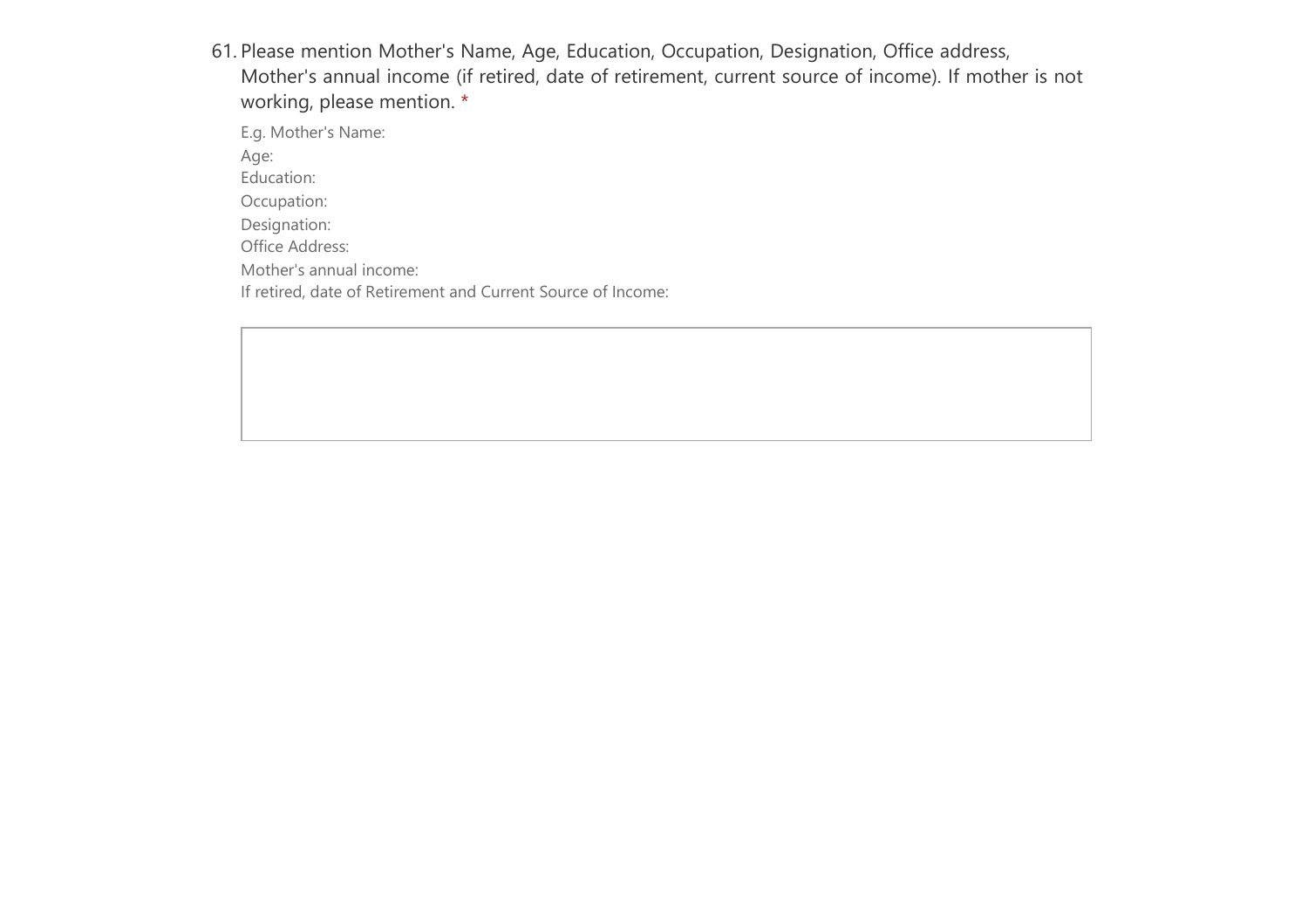62. Please mention Spouse's Name, Age, Education, Occupation, Designation, Office address,

Spouse's annual income. If Spouse is not working, please mention any other sources of income. \*

E.g. Spouse's Name: Age: Education: Occupation: Designation: Office Address: Spouse's annual income: If N/A then, Current Source of Income: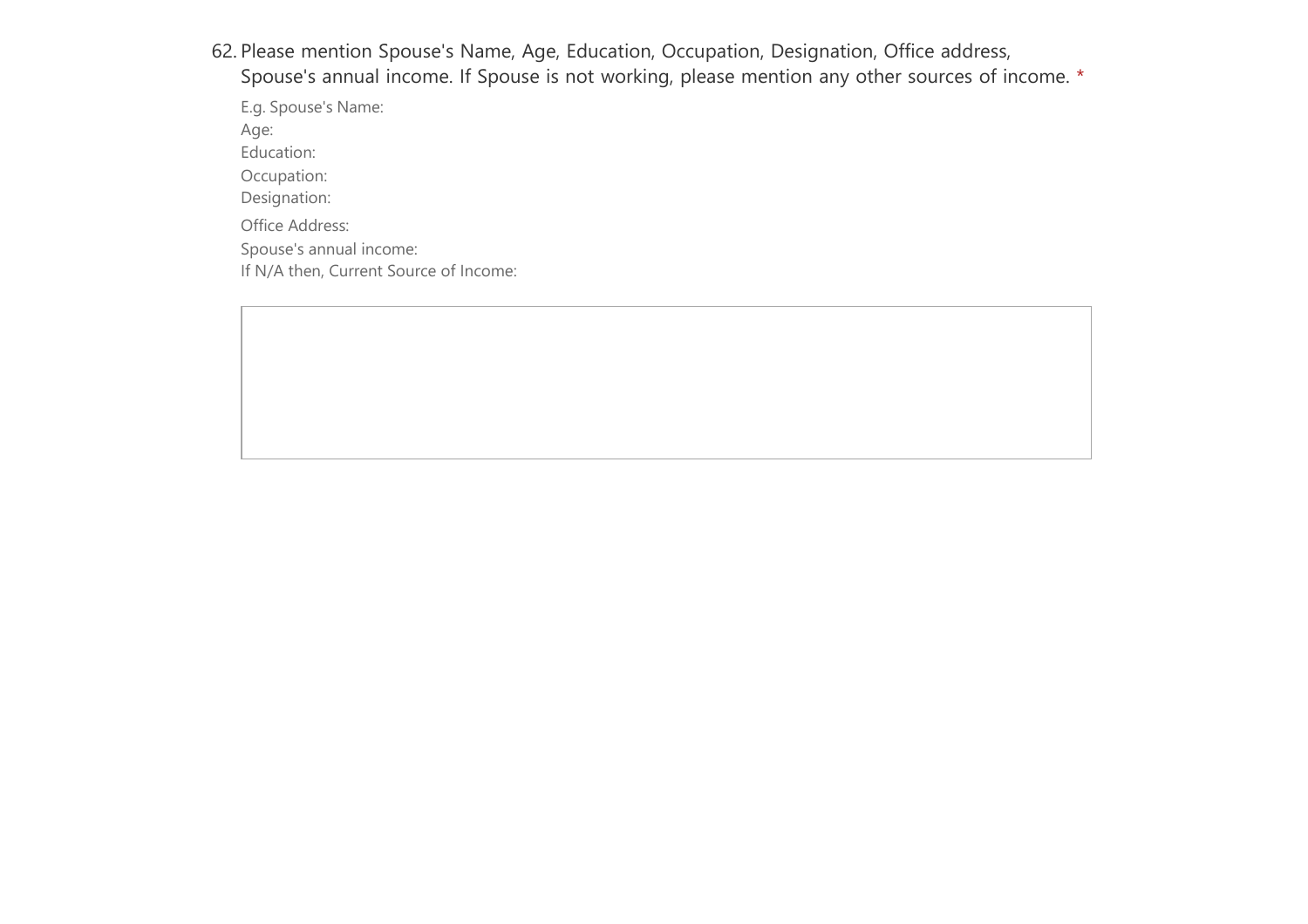63. Please mention Sister's Name, Age, Education, Occupation, Designation, Office address, Sister's annual income. If Sister is not working, please mention any other sources of income. \*

If you have more than one sister, please mention all the details accordingly. \*

E.g. Sister's Name: Age: Education: Occupation: Designation: Office Address: Sister's annual income: If N/A then, Current Source of Income: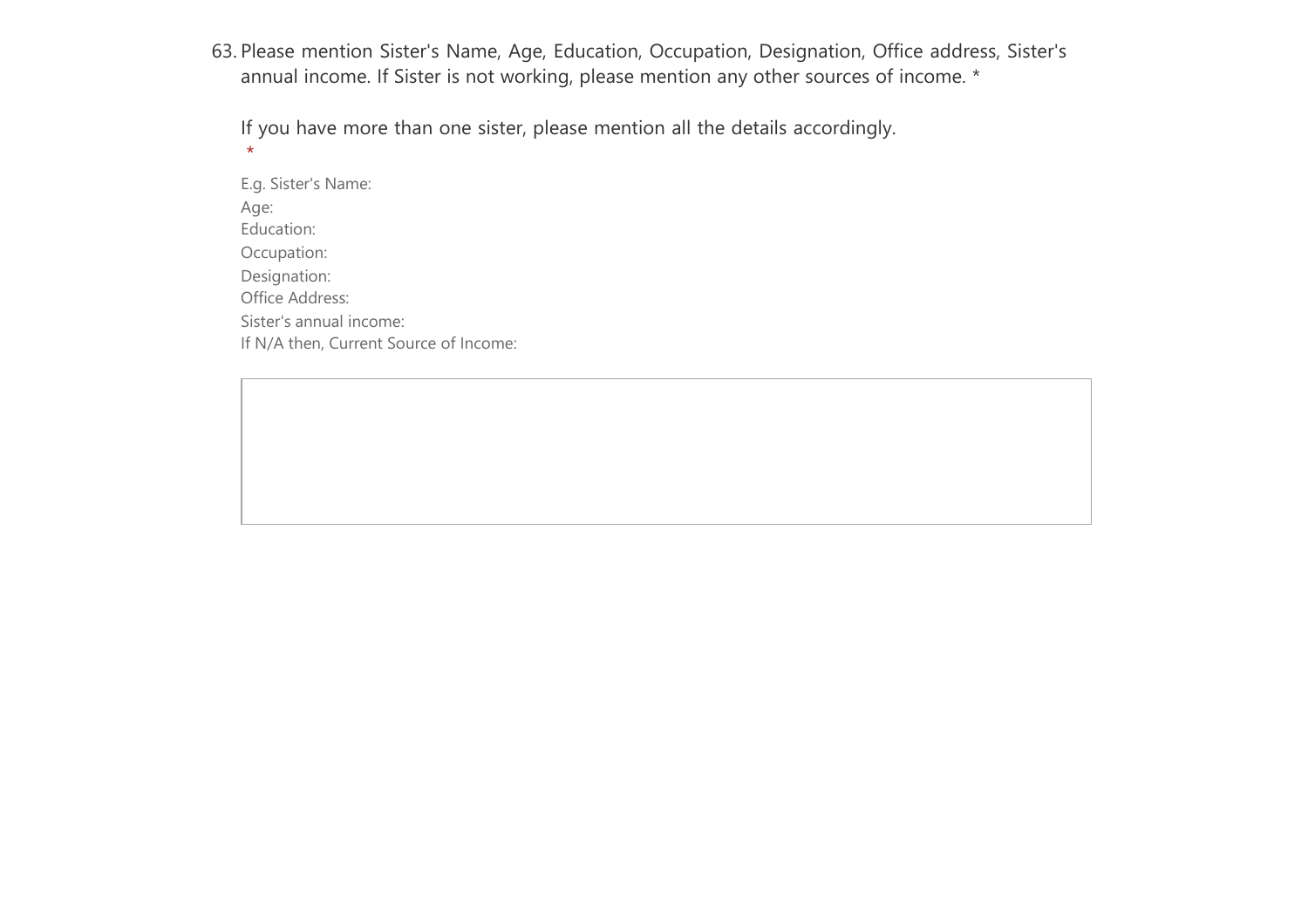64. Please mention Brother's Name, Age, Education, Occupation, Designation, Office address, Brother's annual income. If brother is not working, please mention any other sources of income.

If you have more than one brother, please mention all the details accordingly.

E.g. Brother's Name: Age: Education: Occupation: Designation: Office Address: Brother's annual income: If N/A then, Current Source of Income:

# **REFERENCES**

 $\star$ 

OTHER THAN FAMILY MEMBERS

Please stick to the format for answering each question as this form is computerised and the responses will be processed only if it is as per the format.

65. Full Name \*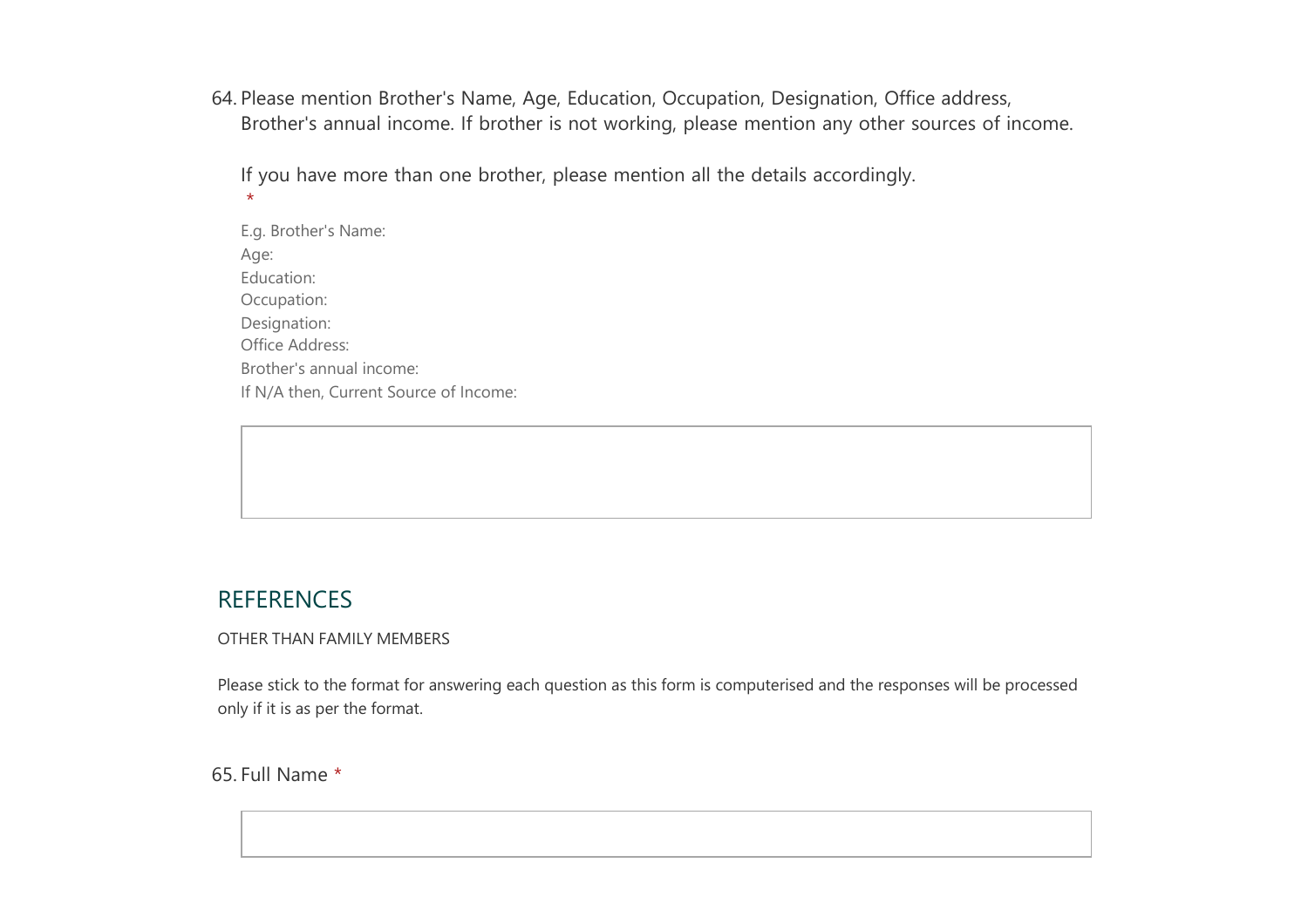66. Permanent Residential Address

67. Mobile No. \*

68. Personal Email Address \*

69. Name and address of the Office where presently working \*